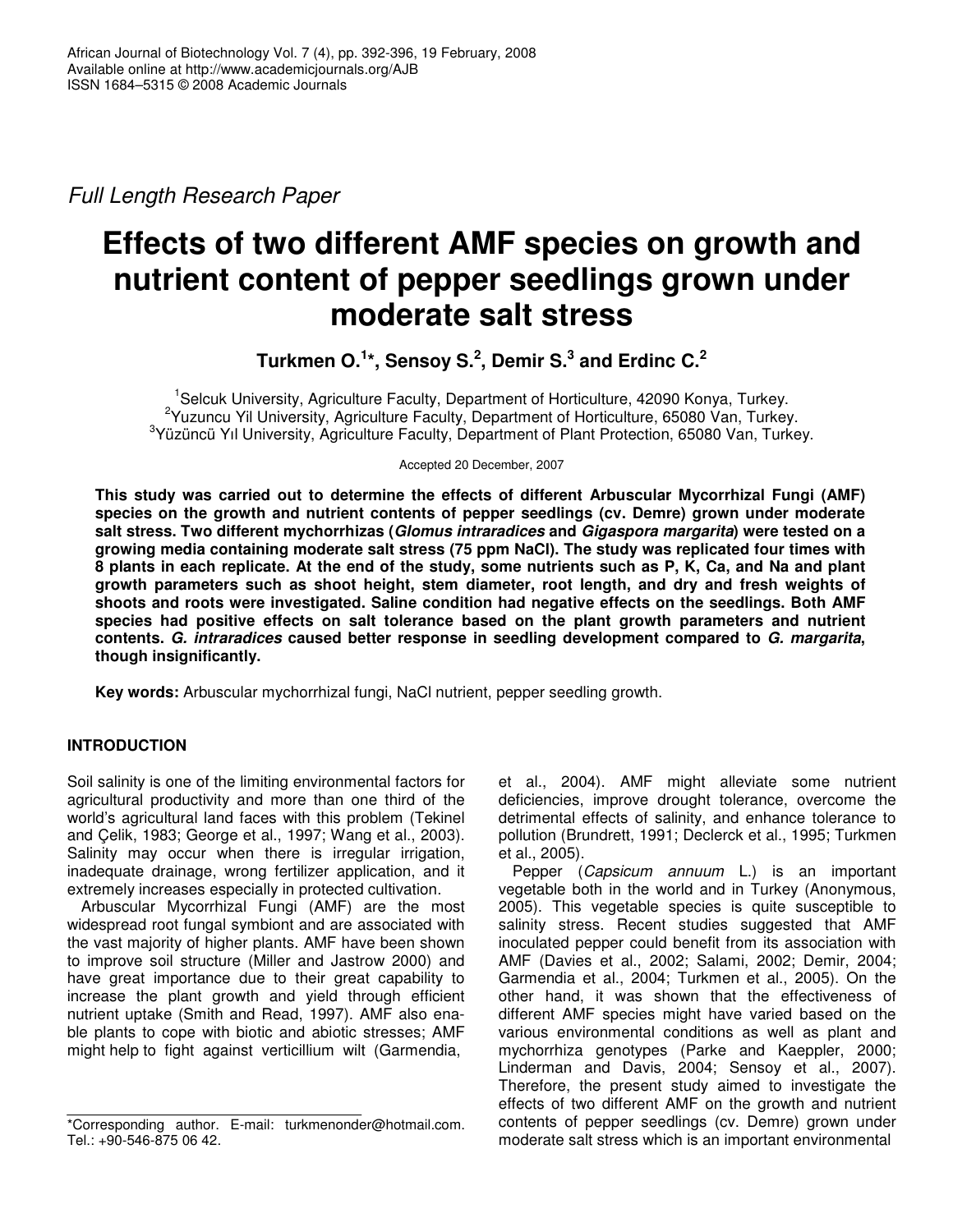**Table 1.** Probabilities of significance for analyses of variance of seedling growth, root colonization and some shoot and root mineral contents in pepper grown under different salinity levels and inoculated with two different AMF species.

| Trait                  | <b>AMF</b> | <b>Salinity level</b> | <b>AMF x Salinity</b> |
|------------------------|------------|-----------------------|-----------------------|
| Shoot heigth           | $***$      | $***$                 | ns                    |
| Root length            | $***$      | ns                    | ns                    |
| Stem-neck-diameter     | $^\star$   | ns                    | ns                    |
| Shoot fresh matter     | $***$      | $\star$               | ns                    |
| Root fresh matter      | $^\star$   | $\star$               | ns                    |
| Shoot dry matter       | $***$      | $***$                 | ns                    |
| Root dry matter        | $\star$    | *                     | ns                    |
| AMF colonization       | ns         | ns                    | $\star$               |
| Shoot P concentration  | ns         | $\star$               | ns                    |
| Root P concentration   | $***$      | ns                    | ns                    |
| Shoot K concentration  | ns         | ns                    | $\star$               |
| Root K concentration   | ns         | ns                    | ns                    |
| Shoot Na concentration | $***$      | $***$                 | ns                    |
| Root Na concentration  | $^\star$   | ns                    | ns                    |
| Shoot Ca concentration | ns         | $\star$               | $\star$               |
| Root Ca concentration  | $\star$    | $***$                 | ns                    |
| Shoot K:Na rate        | $***$      | $***$                 | ns                    |
| Root K:Na rate         | $\star$    | ns                    | ns                    |
| Shoot Na:Ca rate       | $***$      | $***$                 | ns                    |
| Root Na:Ca rate        | ns         | $***$                 | ns                    |

Ns, \*, and \*\*: non-significant, significant at P <0.05 and P <0.01, respectively.

problem.

#### **MATERIALS AND METHODS**

An autoclaved mixture of sand, farmyard manure and soil was used as a growth medium. The composition of growth medium was as follows: 0.03% total salt, 2.65% total nitrogen, 17.5 ppm available phosphorous, and pH 7.65. Associations of Official Analytical Chemists' methods (AOAC 1990) were used to analyze certain soil characteristics. The growth medium was placed into the plastic pots having 300 cc of volume.

The experiment was arranged as a 3 x 2 randomly factorial design. (AMF applications were (*Glomus intraradices* (*Gi*), *Gigaspora margarita* (*Gm*), and a control; salinity treatments were: (control and 75 ppm NaCl) with four replications each having eight pots without any drainage (total 192 pots). Inoculums consisted of spores, extraradical mycelium and mycorrhizal roots of *Gi* and *Gm*. The five g (25 spores  $g^{-1}$ ) of inoculum was placed in the growth medium before the seeds were sown (Demir and Onoğur 1999). The same amount of sterilized growth medium was laid into the control pots. Three pepper seeds were sown in each pot having 250 cc volumes of growth medium and seedlings were thinned to one per pot shortly after seed emergence. The pots were placed in a growth chamber at a temperature of  $22 \pm 1$ °C, with 12 h fluorescent illumination with 8000 lx light intensity, and the seedlings were irrigated with the distilled water. Plants were harvested 10 weeks after the seed sowing and inoculation.

Pepper roots were dyed to detect AMF presence, which was determined using a modification of Phillips and Hayman's (1970) method, and the percentage and intensity of mycorrhizal colonization was estimated by Grid Line Intersect Method (Giovanetti and Mosse, 1980).

At the end of the study, some plant growth parameters such as shoot height stem diameter, root length, and fresh weights of shoots and roots were determined. Dry weights of shoots and roots and some nutrients such as P, K, Ca, and Na were also determined after these samples were oven-dried at 68ºC for 48 h and ground. The vanadate-molybdate-yellow procedure with spectrophotometer was used for P analysis (Kacar, 1984). K, Ca, and Na were measured by atomic absorption spectrometry using the AOAC method (AOAC, 1990).

The data were analyzed by using SAS statistical program, all data were submitted to variance analysis, and LSD values were given to differentiate the treatments (SAS Software 1982).

#### **RESULTS**

AMF and salinity treatments had significant effects on most of the seedling growth and nutrient acquisition traits (Table 1), but the only significant AMF x salinity interactions were for AMF colonization, shoot K concentration, and shoot Ca concentration.

#### **Seedling growth traits**

Almost all of the seedling growth parameters were higher for mycorrhizal than nonmycorrhizal plants regardless of salinity levels (Table 2). Compared to the control treatments, both AMF significantly  $(P < 0.01)$  increased the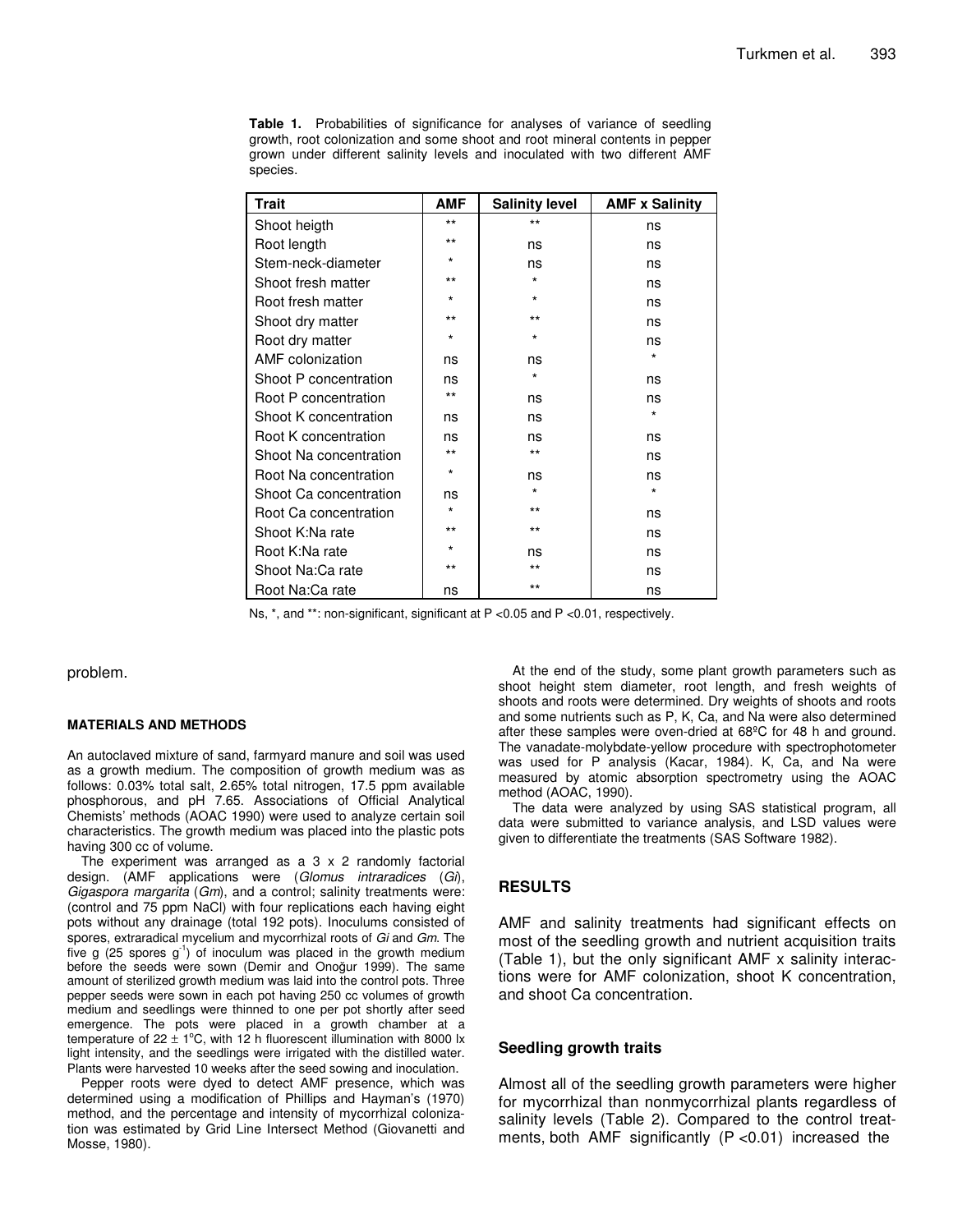| <b>AMF status</b> | <b>Salinity</b><br>level<br>(NaCl) | <b>Shoot</b><br>height<br>(cm) | Root<br>length<br>(cm) | Stem-neck-<br>diameter<br>(mm) | <b>Shoot fresh</b><br>matter<br>$(g$ plant <sup>1</sup> ) | Root fresh<br>matter<br>$(g$ plant <sup>-1</sup> ) | Shoot dry<br>matter<br>$(g$ plant <sup>1</sup> ) | Root dry<br>matter<br>$(g$ plant <sup>1</sup> ) | <b>AMF</b><br>colonization |
|-------------------|------------------------------------|--------------------------------|------------------------|--------------------------------|-----------------------------------------------------------|----------------------------------------------------|--------------------------------------------------|-------------------------------------------------|----------------------------|
| Control           | Control                            | 9.41                           | 11.47                  | 2.37                           | 2.025                                                     | 0.875                                              | 0.163                                            | 0.053                                           |                            |
|                   | 75 ppm                             | 7.04                           | 9.94                   | 2.27                           | 1.570                                                     | 0.735                                              | 0.135                                            | 0.040                                           |                            |
| G. intraradices   | Control                            | 12.34                          | 14.19                  | 2.49                           | 2.910                                                     | 1.315                                              | 0.245                                            | 0.073                                           | 0.288                      |
|                   | 75 ppm                             | 10.79                          | 13.51                  | 2.25                           | 2.573                                                     | 0.893                                              | 0.183                                            | 0.053                                           | 0.278                      |
| G. margarita      | Control                            | 11.44                          | 13.38                  | 2.72                           | 2.590                                                     | 1.095                                              | 0.223                                            | 0.068                                           | 0.243                      |
|                   | 75 ppm                             | 10.30                          | 13.35                  | 2.78                           | 2.473                                                     | 1.008                                              | 0.193                                            | 0.060                                           | 0.390                      |
| LSD(0.05)         |                                    | .23                            | .29                    | 0.30                           | 0.213                                                     | 0.285                                              | 0.012                                            | 0.026                                           | 0.071                      |

**Table 2.** Seedling growth parameters and root colonization in pepper inoculated with two different AMF species and grown under moderate salinity stress.

**Table 3.** Nutrient acquisition parameters in pepper inoculated with two different AMF species and grown under moderate salinity stress.

|                   | <b>Salinity</b> | <b>Shoot</b> |      |       |       |       |       | Root  |      |       |        |       |       |
|-------------------|-----------------|--------------|------|-------|-------|-------|-------|-------|------|-------|--------|-------|-------|
| <b>AMF status</b> | level (NaCl)    | P            | κ    | Na    | Ca    | K:Na  | Na:Ca | P     | Κ    | Na    | Сa     | K:Na  | Na:Ca |
| Control           | Control         | 0.605        | 5.1  | 0.893 | 1.710 | 5.788 | 0.520 | 0.610 | 2.43 | .435  | 2.198  | .698  | 0.670 |
|                   | 75 ppm          | 0.643        | 4.06 | .105  | .373  | 3.485 | 0.910 | 0.625 | 2.23 | .255  | .500   | 1.795 | 0.923 |
| G. intraradices   | Control         | 0.603        | 4.16 | 0.580 | .490  | 7.173 | 0.388 | 0.518 | 2.33 | .085  | .530   | 2.178 | 0.720 |
|                   | 75 ppm          | 0.710        | 4.73 | 0.960 | .593  | 5.033 | 0.607 | 0.620 | 2.43 | .203  | .293   | 2.063 | 0.927 |
| G. margarita      | Control         | 0.658        | 4.33 | 0.608 | .513  | 7.185 | 0.400 | 0.423 | 2.24 | 1.103 | 1.748  | 2.038 | 0.648 |
|                   | 75 ppm          | 0.747        | 3.85 | 0.677 | .297  | 5.717 | 0.517 | 0.397 | 2.20 | 1.100 | . .397 | 2.003 | 0.790 |
| LSD(0.05)         |                 | 0.059        | 0.40 | 0.112 | 0.139 | 0.649 | 0.066 | 0.066 | 0.17 | 0.152 | 0.252  | 0.205 | 0.141 |

the shoot heights of pepper seedlings whereas salt application significantly (P <0.01) decreased this trait. Both AMF also significantly (P <0.01 and P <0.05, respectively) increased the root lengths and as well as stemneck diameters of pepper seedlings.

Fresh and dry weights of shoots and roots were significantly affected by either AMF or salinity applications. Salinity application significantly decreased the mentioned traits whereas AMF species significantly increased these traits.

### **AMF colonization**

Control plants showed no AMF colonization; therefore, statistical differences were dwelled on the inoculated ones. Either AMF or salinity had no significant effects on AMF colonization, but there was a significant ( $P < 0.05$ ) effect of the AMF x Salinity interaction on this trait. While the *Gm* inoculation in control soil had the lowest AMF colonization, the *Gm* inoculation in saline treatment had the highest AMF colonization (Table 2).

# **Nutrient acquisition traits**

Most of the nutrient acquisition traits were positively

affected by AMF treatments (Table 3). The salinity application significantly (P <0.05) increased the shoot P concentration. The root P contents of *Gm* inoculated pepper seedlings were significantly (P<0.05) lower than either those of the control or *Gi* treatments. Either AMF or salinity treatments had no effects on the K contents of shoots and roots, but there was significant effect of the AMF x Salinity interaction on the shoot K concentration.

The salinity application significantly  $(P < 0.01)$  increased the shoot Na contents of pepper seedlings whereas both AMF species significantly decreased the Na contents of both shoots and roots. The salinity application significantly (P <0.05) decreased the shoot Ca contents of pepper seedlings, and there was also significant  $(P \lt 0.05)$  effect of the AMF x Salinity interaction on this trait. Compared to *Gi* treatments, the Ca contents of the control and *Gm* treatments decreased in the salinity condition.

The salinity significantly (P <0.01) decreased especially the shoot K:Na ratio in pepper seedlings. On the other hand, both AMF species significantly (P < 0.01) increased K:Na ratios in both shoots and roots of pepper seedlings. The salinity significantly  $(P < 0.01)$  increased the Na:Ca ratios in both shoots and roots of pepper seedlings. On the other hand, both AMF species significantly (P<0.01) decreased especially the Na:Ca ratio in shoots of pepper seedlings.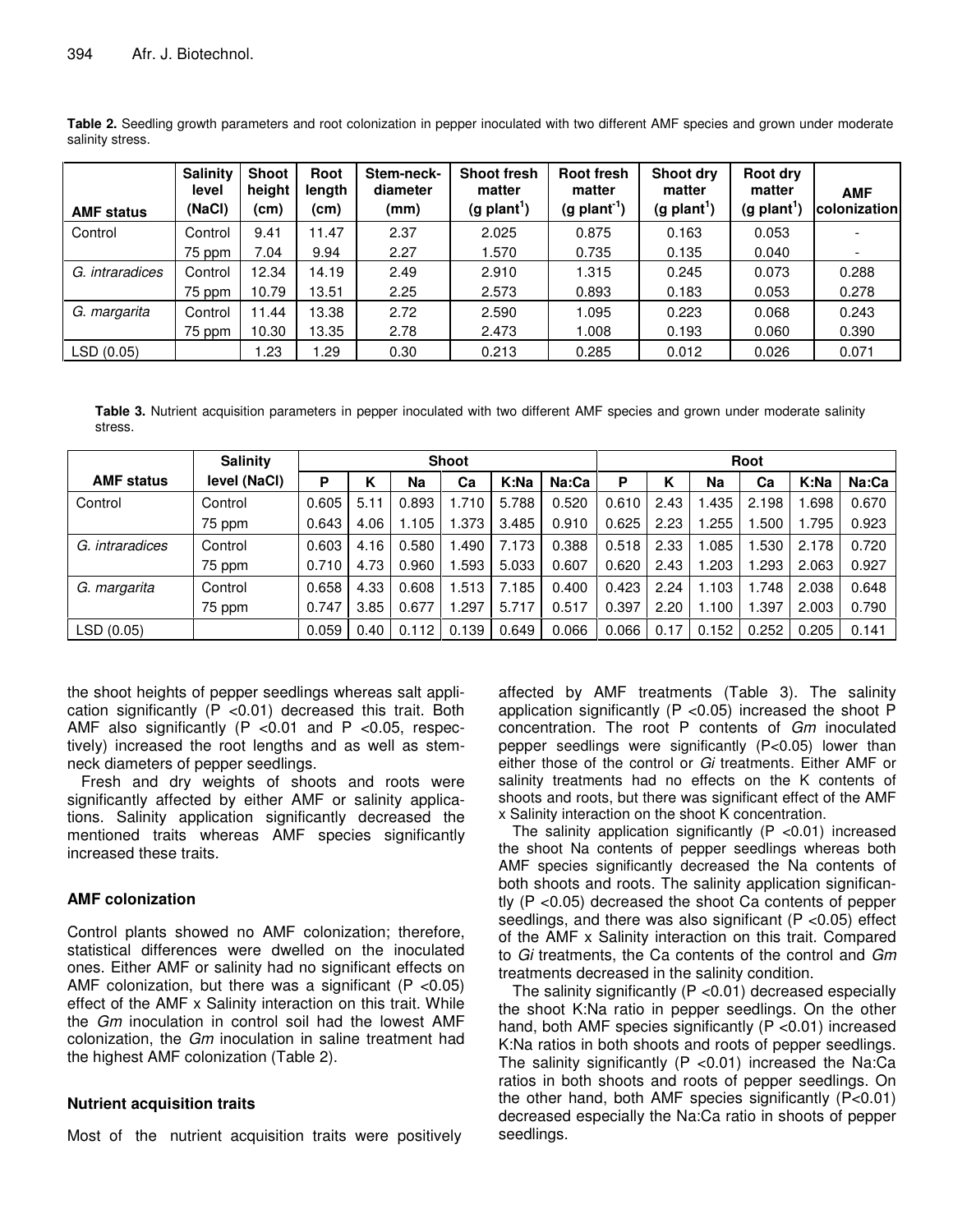## **DISCUSSION**

It was clearly seen from the seedlings parameters of pepper in the present study that salinity had negative effects on pepper growth. It is in line with the other studies showing the adverse effects of salt on vegetable crops including pepper (Martinez and Lauchli, 1991; Al-Karaki, 2000; Turkmen et al., 2005). Salinity affects soil fertility by increasing soil osmotic pressure and harmful ions such as Na and Cl, decreasing water potential, and disturbing ion balance concentration; therefore, the uptake, transportation and usage of plant nutrients are negatively affected by salinity (Roberts et al., 1984). For example, an increase in soil Na concentration reduces the K uptake of plants (Siegel et al., 1980).

It was clearly seen from the seedlings parameters of pepper in the present study that salinity had negative effects on pepper growth. It is in line with the other studies showing the adverse effects of salt on vegetable crops including pepper (Martinez and Lauchli, 1991; Al-Karaki, 2000; Turkmen et al., 2005). Salinity affects soil fertility by increasing soil osmotic pressure and harmful ions such as Na and Cl, decreasing water potential, and disturbing ion balance concentration; therefore, the uptake, transportation and usage of plant nutrients are negatively affected by salinity (Roberts et al., 1984). For example, an increase in soil Na concentration reduces the K uptake of plants (Siegel et al., 1980).

In the salt stress studies, the ameliorative effects of K and Ca have been stated in various vegetable species (Turkmen et al., 2000, 2002). K ameliorates the transport of nutrients in plants and Ca reduces the toxic effects of salt, presumably by facilitating higher K:Na selectivity (Rabie and Almadini, 2006). Moreover, salinity tolerance studies could utilize the K:Na and Na:Ca ratios as an important selection criteria (Dasgan et al., 2002; Sensoy et al., 2005). Mycorrhizal symbiosis is an important factor in helping plants to cope with adverse environmental conditions. In the present study, pepper seedlings inoculated with AMF had apparently better seedling growth results. Major reason for the increase of the growth can be attributed to the ability of plants in associations with AMF to uptake some nutrients efficiently (Smith et al., 1992). In the present study, the enhanced growth of mycorrhizal seedlings in saline condition could have been related partly to uptake of Na, K, Ca, and their ratios. The effect of AMF on the plant Na content was clearly observed that AMF decreased the Na uptake of plants. AMF could protect plants from Na toxicity either by regulating Na uptake from soil or by accumulating it in root (Rabie and Almadini, 2006). This is important because the lower the Na uptake is, the higher the salinity tolerance is in pepper. Aktas et al. (2006) had some supportive results in their study showing that the severity of salinity symptoms was much correlated with the Na concentration in various pepper genotypes. In the present study, moreover, AMF decreased the Na:Ca ratio and increased the K:Na ratio in pepper seedlings; therefore, AMF protected the pepper seedlings form the adverse effects of salinity, which was clearly seen from the seedling growth parameters. Similar results found in a study that AMF decreased the Na:Ca ratio and increased the K:Na ratio in *Vicia faba* (Rabie and Almadini, 2006). The overall results obtained from the present study are in line with the other studies showing the positive effects of AMF on pepper (Davies et al., 2002; Salami, 2002; Demir, 2004; Garmendia et al., 2004; Turkmen et al., 2005).

In plants grown in P deficit growth medium, mycorrhizal-mediated enhancement of host plant P nutrition could be clearly seen (Al-Karaki, 2000; Demir, 2004). In the present study, however, AMF did not cause significant increases in P content compared to control because there was adequate P in the growing medium. Sari et al. (2002) observed that under no sterile condition and high P levels, the desired effects of AMF could not be obtained in crops. Moreover, P uptake by mycorrhizal plants might be comparatively reduced under high salinity levels (Al-Karaki, 2000).

There could be other mechanisms explaining the role of AMF in salt tolerance. Some researchers revealed that AMF increased the proline (a nontoxic and protective osmolyte), acid phosphatase, alakaline phosphatase activities in salt stressed *V. faba* plants as well as Mg and N levels (Rabie and Almadini, 2006). In P deficit soils, AMF on P uptake might represent one of the main mechanisms for enhanced salinity tolerance (Rabie and Almadini, 2006).

As a conclusion, AMF have importance due to their capabilities on the increase in plant growth and yield under certain conditions. From the results obtained from the present study, it could be concluded both AMF have an ameliorative effects on pepper seedlings grown under moderate salinity and they clearly lessen the negative aspects of salinity stress conditions. *G. intraradices* caused even better response in seedling development compared to *G. margarita*, though insignificantly.

#### **REFERENCES**

- Aktas H, Abak K, Cakmak I (2006). Genotypic variation in the response of pepper to salinity. Sci. Hort. 110(3): 260-266.
- Al-Karaki GN (2000). Growth of mycorrhizal tomato and mineral acquisition under salt stress. Mycorrhiza, 10: 51-54.
- Anonymous (2005). FAOSTAT. Statistic Database. http://apps.fao.org/.
- AOAC (1990). Official methods of analysis of the association of official analytical chemists. In: Helrich K (ed) Arlington, VA., USA.
- Brundrett M (1991). Mycorrhizas in naturel ecosystem. Advan. Ecol. Res. 21: 171-313.
- Dasgan HY, Aktas H, Abak K, Cakmak I (2002). Determination of screening techniques to salinity tolerance in tomatoes and investigation of genotype responses. Plant. Sci. 163(4): 695-703.
- Davies Jr FT, Olalde-Portugal V, Aguilera-Gomez L, Alvarado MJ, Ferrera-Cerrato RC, Boutton TW (2002). Alleviation of drought stress of Chile ancho pepper (*Capsicum annuum* L. cv. San Luis) with arbuscular mycorrhiza indigenous to Mexico. Sci. Hort. 92: 347-359.
- Declerck S, Plenchette C, Strullu DG (1995). Mycorrhizal dependency of banana (*Musa acuminate*, AAA group) cultivar. Plant Soil, 176: 183-187.